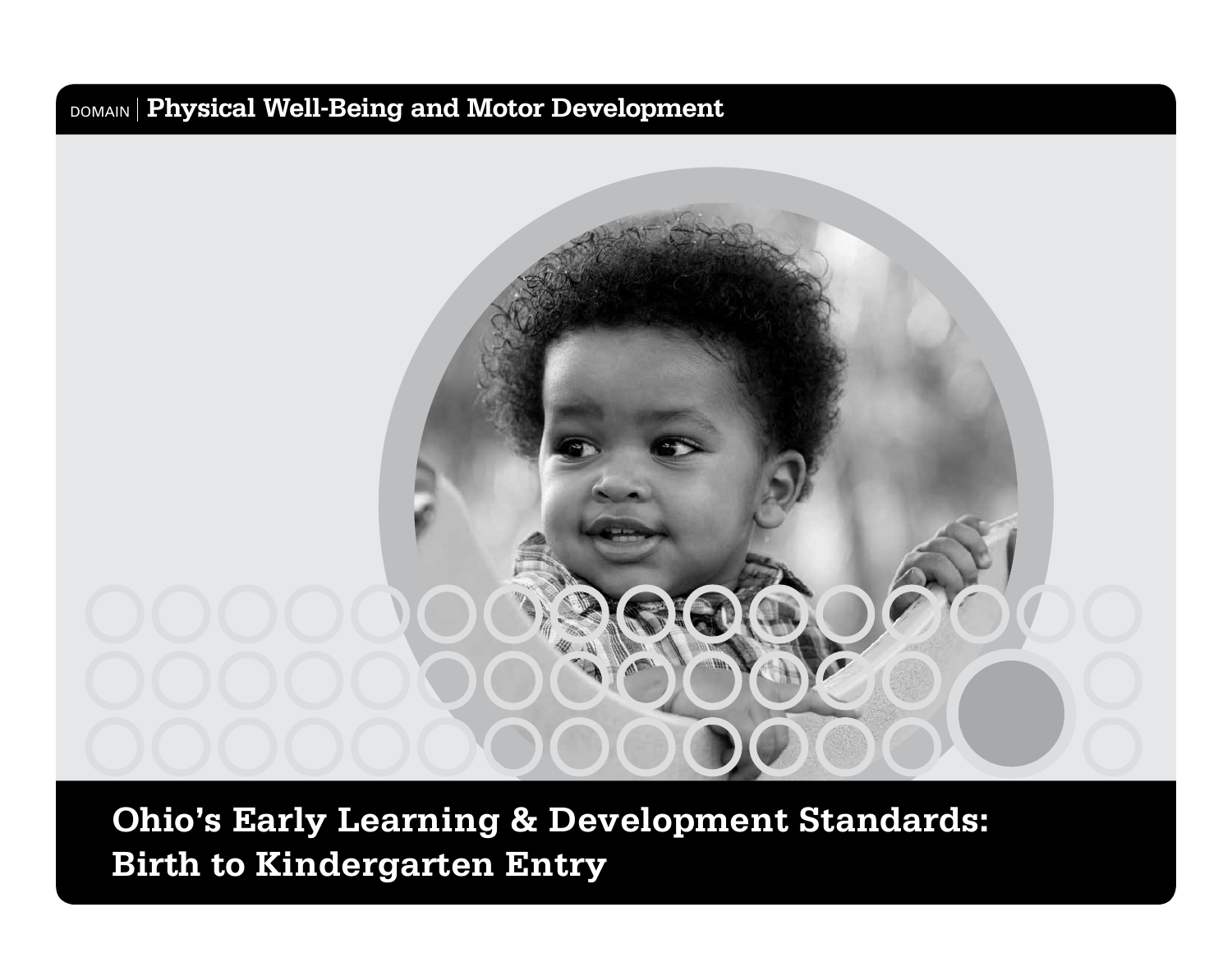#### **Table of Contents**

| <b>Physical Well-Being and Motor Development P2</b><br>Learning and Development Progression<br>P <sub>3</sub>                                                                                                                             |
|-------------------------------------------------------------------------------------------------------------------------------------------------------------------------------------------------------------------------------------------|
| <b>Motor Development</b><br>Large Muscle: Balance and Coordination<br>P4<br>Small Muscle: Touch, Grasp, Reach, Manipulate<br>P6<br>Oral-Motor<br>P7<br>P8                                                                                 |
| <b>Physical Well-Being</b><br><b>Body Awareness</b><br>P <sub>9</sub><br><b>Physical Activity</b><br>P <sub>10</sub><br><b>Nutrition</b><br>P <sub>11</sub><br>Self-Help<br>P <sub>12</sub><br><b>Safety Practices</b><br>P <sub>13</sub> |

#### **Standards' Purpose and Five Domains**

The Standards support the development and well-being of young children to foster their learning.

*Ohio's Early Learning & Development Standards* present a continuum of learning and development from birth to age five in each of five domains:

- Approaches Toward Learning
- Cognition and General Knowledge
- Language and Literacy
- Physical Well-Being and Motor Development
- Social and Emotional Development

Because the infant/toddler years are marked by rapid developmental change, the Standards are divided into three meaningful transitional periods: Infants (birth to around 8

months), Young Toddlers (6 to around 18 months), and Older Toddlers (16 to around 36 months). The Standards during the pre-kindergarten years (3-5 years), describe those developmental skills and concepts children should know and be able to do at the end of their pre-kindergarten experience.

#### **Organization of the Standards**

The Standards within each domain are organized according to strands: the developmental or conceptual components within each domain. Each strand contains one or more topics, the area of focus within each strand, and the standard statements: those concepts and skills children should know and be able to do for the different age groups.

Some topics reflect learning and development across the birth-to-five continuum, with Standards for all age levels: infants, young toddlers, older toddlers, and Pre-K, while other topics pertain only to a specific age.

For example, some knowledge and skills – the ability to identify and describe shapes or skills related to social studies and science – emerge in preschool. Topics that address those competencies include Standards only at the Pre-K level. Other topics such as Self Comforting and Social Identity have Standards only at the infant-toddler levels, because these foundational skills developed during the early years lead to more specific competencies at the preschool level.

Each domain also contains a Learning and Development Progression which shows at a glance what skills are developed by children and when.

**Download All Five Domains at earlychildhoodohio.org**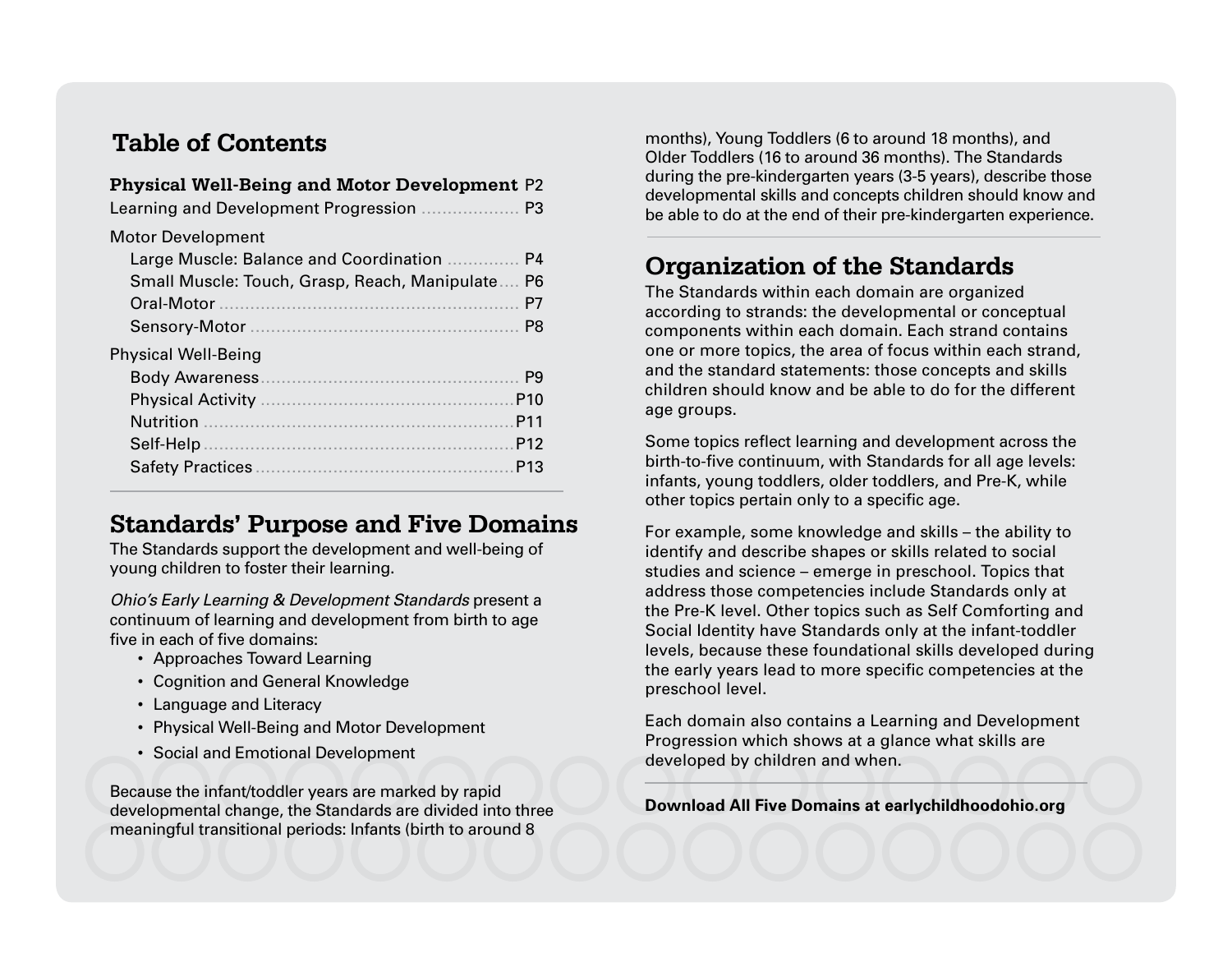#### **Physical Well-Being and Motor Development**

These Standards address motor skills and health practices that are essential for children's overall development. These skills include the ability to use large and small muscles to produce movements, to touch, grasp and manipulate objects, and to engage in physical activity. These Standards also describe the development of health practices that become part of children's daily routines and healthy habits such as nutrition and self-help. These skills and behaviors play an important role in children's physical well-being and set children on a path leading toward a healthy lifestyle. Healthy children are more likely to attend school, to be physically active, and to learn more effectively (Bluemenshine and others, 2008).

**P a2**

#### **Strands in the Physical Well-Being and Motor Development Domain**

**Motor Development** 

**Physical Well-Being**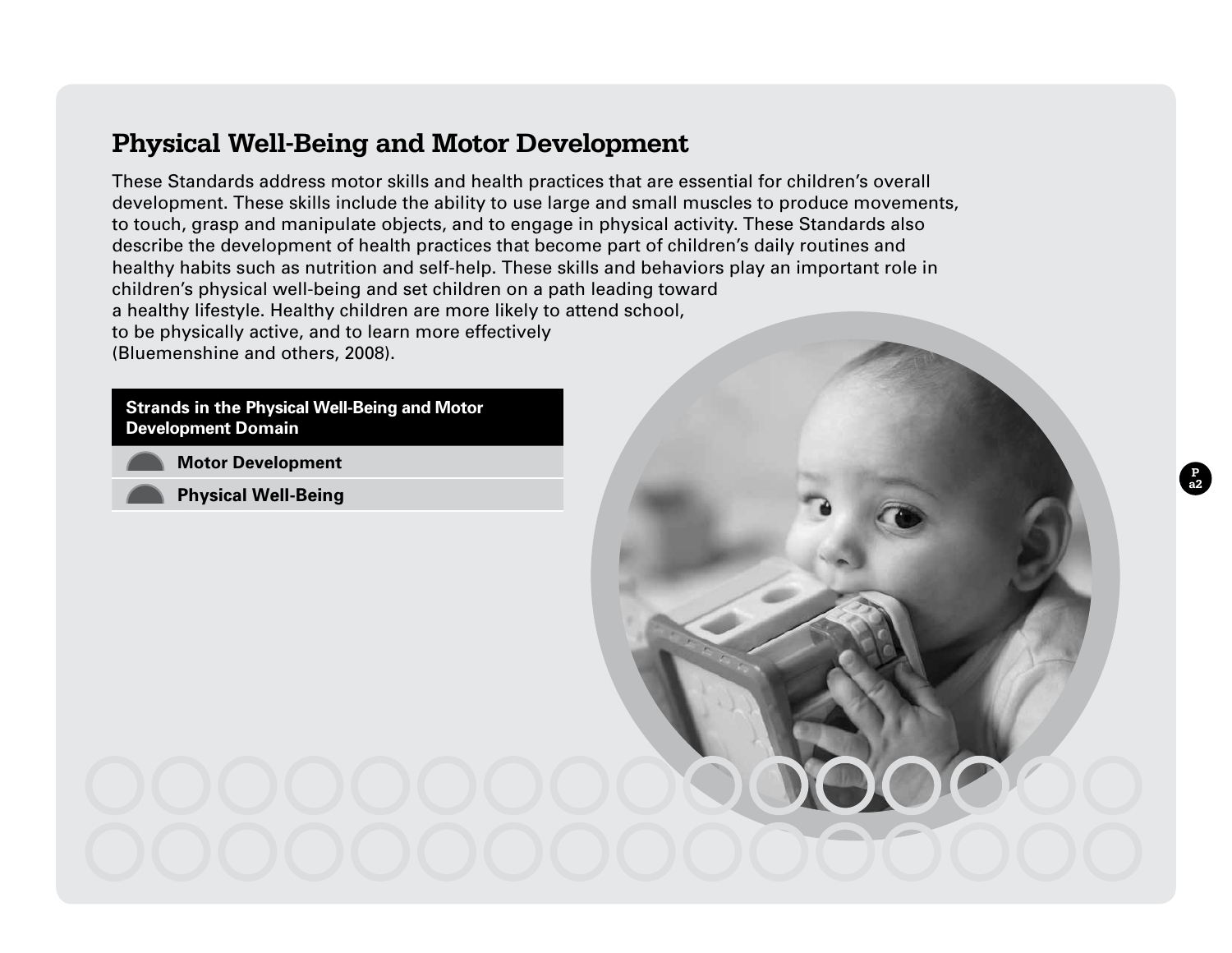#### DOMAIN **Physical Well-Being and Motor Development**

#### LEARNING AND DEVELOPMENT PROGRESSION

| <b>STRAND</b> | <b>Infants/Toddlers Motor Development</b>                       | <b>Pre-Kindergarten Motor Development</b>       |
|---------------|-----------------------------------------------------------------|-------------------------------------------------|
| <b>TOPICS</b> | • Large Muscle: Balance and Coordination<br>$\bullet$ $\bullet$ | • Large Muscle: Balance and Coordination        |
|               | • Small Muscle: Touch, Grasp, Reach, Manipulate                 | • Small Muscle: Touch, Grasp, Reach, Manipulate |
|               | • Oral-Motor                                                    | • Oral-Motor                                    |
|               | • Sensory-Motor                                                 | • Sensory-Motor                                 |
|               |                                                                 |                                                 |
| <b>STRAND</b> | <b>Infants/Toddlers Physical Well-Being</b>                     | <b>Pre-Kindergarten Physical-Well Being</b>     |
| <b>TOPICS</b> | • Body Awareness                                                | • Body Awareness                                |
|               | • Physical Activity                                             | • Physical Activity                             |
|               | • Nutrition                                                     | • Nutrition                                     |
|               | • Self-Help                                                     | • Self-Help                                     |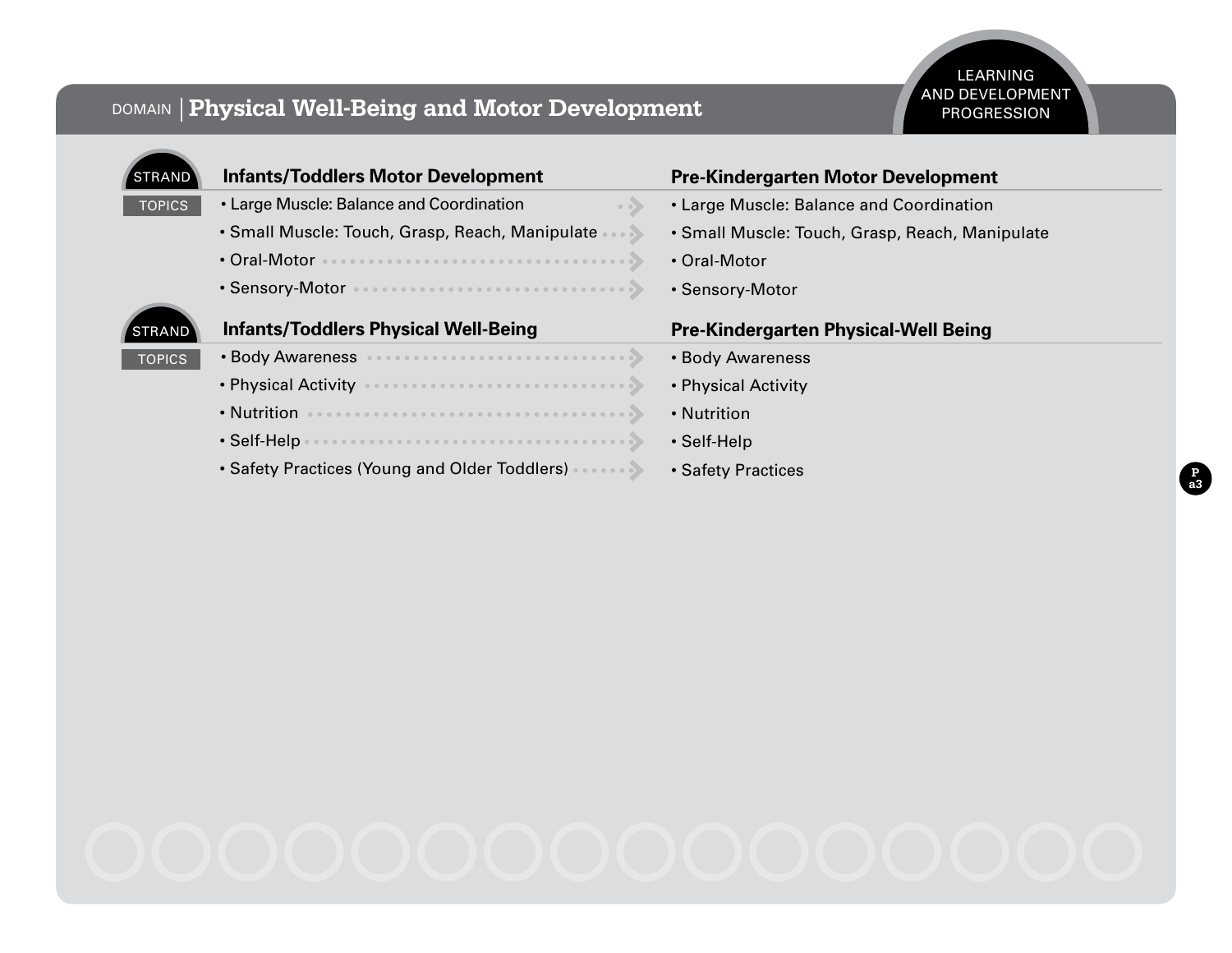

# STRAND **Motor Development**





| Infants (Birth-8 months)                                                                                                                                                                                                                                                      | Young Toddlers (6-18 months)                                                                                                                       | Older Toddlers (16-36 months)                                                                                                                                                                                                         | Pre-Kindergarten (3-5 years)                                                                                                                                                                                                                             |
|-------------------------------------------------------------------------------------------------------------------------------------------------------------------------------------------------------------------------------------------------------------------------------|----------------------------------------------------------------------------------------------------------------------------------------------------|---------------------------------------------------------------------------------------------------------------------------------------------------------------------------------------------------------------------------------------|----------------------------------------------------------------------------------------------------------------------------------------------------------------------------------------------------------------------------------------------------------|
| <b>STANDARD STATEMENT</b><br>Demonstrate strength and control<br>of head, arms, legs and trunk<br>using purposeful movements.                                                                                                                                                 | <b>STANDARD STATEMENT</b><br>Move with increasing coordination<br>and balance, with or without adult<br>support and/or assistive device.           | <b>STANDARD STATEMENT</b><br>Use locomotor skills with<br>increasing coordination<br>and balance.                                                                                                                                     | <b>STANDARD STATEMENT</b><br>Demonstrate locomotor skills with<br>control, coordination and balance<br>during active play (e.g., running,<br>hopping, skipping).                                                                                         |
| <b>EXAMPLES</b><br>Holds head and torso up, first on<br>two hands and then on one, while<br>on tummy.<br>Scoots backward on belly<br>toward adult.<br>Crawls forward on his hands and<br>knees or might scoot on bottom or<br>"army crawl" to reach something<br>of interest. | <b>EXAMPLES</b><br>Cruises around furniture.<br>Walks.<br>Begins to run excitedly<br>toward adult.<br>Climbs into adult chair and<br>turns to sit. | <b>EXAMPLES</b><br>Runs, jumps, kicks a ball.<br>Uses alternating feet when<br>climbing stairs.<br>Walks on a line.<br>Moves around objects, between<br>tables/chairs, etc.                                                           | <b>EXAMPLES</b><br>Hops like a bunny while acting out<br>a story in the dramatic play center.<br>Climbs the ladder to slide down<br>the slide.<br>Pumps his legs to make the swing<br>go higher.                                                         |
|                                                                                                                                                                                                                                                                               |                                                                                                                                                    | <b>STANDARD STATEMENT</b><br>Use a variety of non-locomotor<br>body movements (hands in the<br>air, turn around, stand on one<br>foot, etc.) during play.<br><b>EXAMPLES</b><br>Touches toes, knees, chest and<br>head when prompted. | <b>STANDARD STATEMENT</b><br>Demonstrate coordination in using<br>objects during active play (e.g.,<br>throwing, catching, kicking balls,<br>riding tricycle).<br><b>EXAMPLES</b><br>Throws and catches a ball.<br>Kicks balls to another child outside. |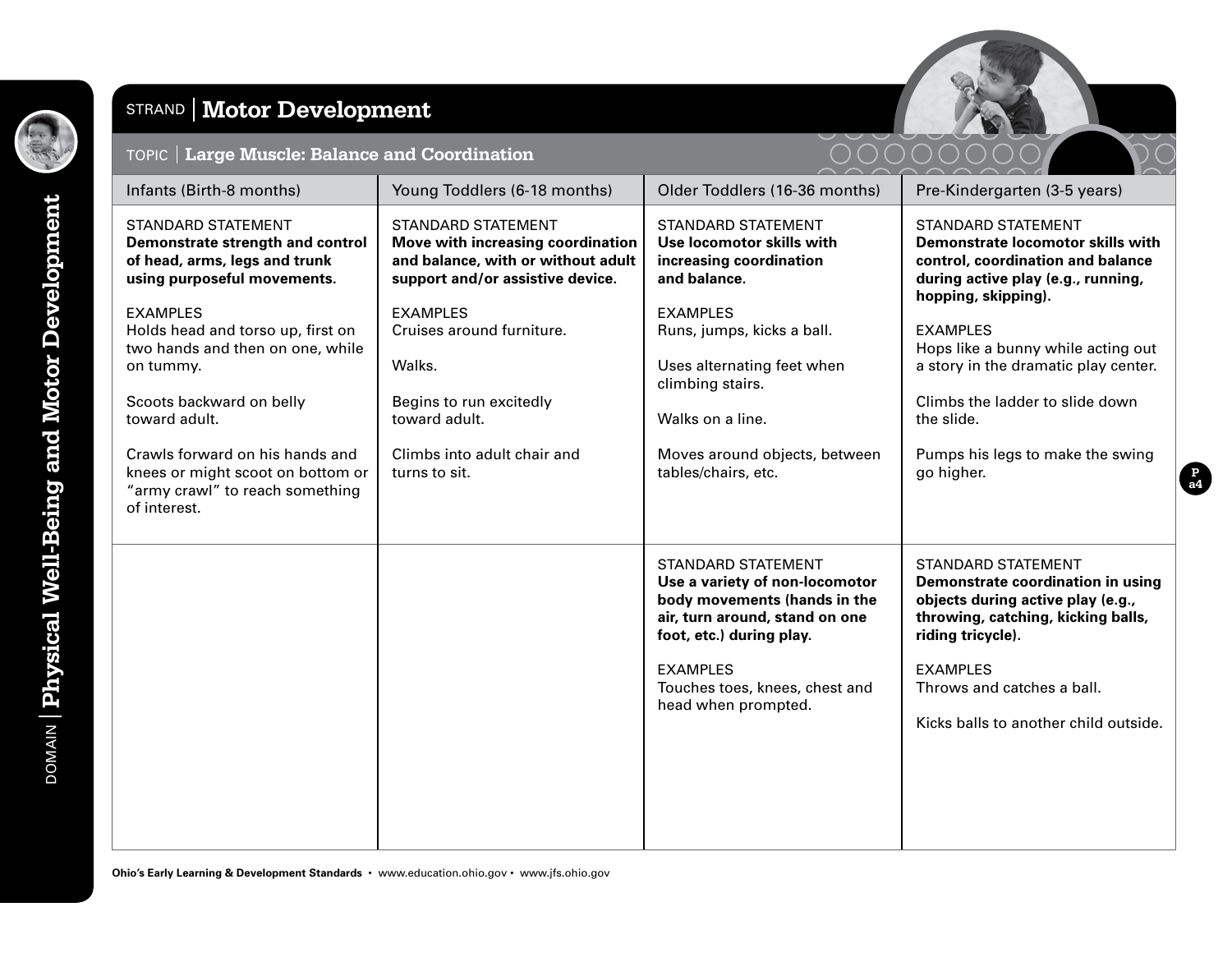

#### STRAND **Motor Development** (continued)

#### TOPIC **Large Muscle: Balance and Coordination** (continued)

| Infants (Birth-8 months) | Young Toddlers (6-18 months) | Older Toddlers (16-36 months) | Pre-Kindergarten (3-5 years)                                                                                                                                                                                                                                                                                    |
|--------------------------|------------------------------|-------------------------------|-----------------------------------------------------------------------------------------------------------------------------------------------------------------------------------------------------------------------------------------------------------------------------------------------------------------|
|                          |                              |                               | <b>STANDARD STATEMENT</b><br>Use non-locomotor skills with<br>control, balance and coordination<br>during active play (e.g., bending,<br>stretching and twisting).<br><b>EXAMPLES</b><br>Plays "Simon Says," touches<br>toes, twists to the left and twists<br>to the right.                                    |
|                          |                              |                               | <b>STANDARD STATEMENT</b><br>Demonstrate spatial awareness in<br>physical activity or movement.<br><b>EXAMPLES</b><br>Runs around the cones and<br>sandbox while pretending to be a<br>bear chasing another bear.<br>Jumps up in the air without falling<br>when trying to reach the book on<br>the high shelf. |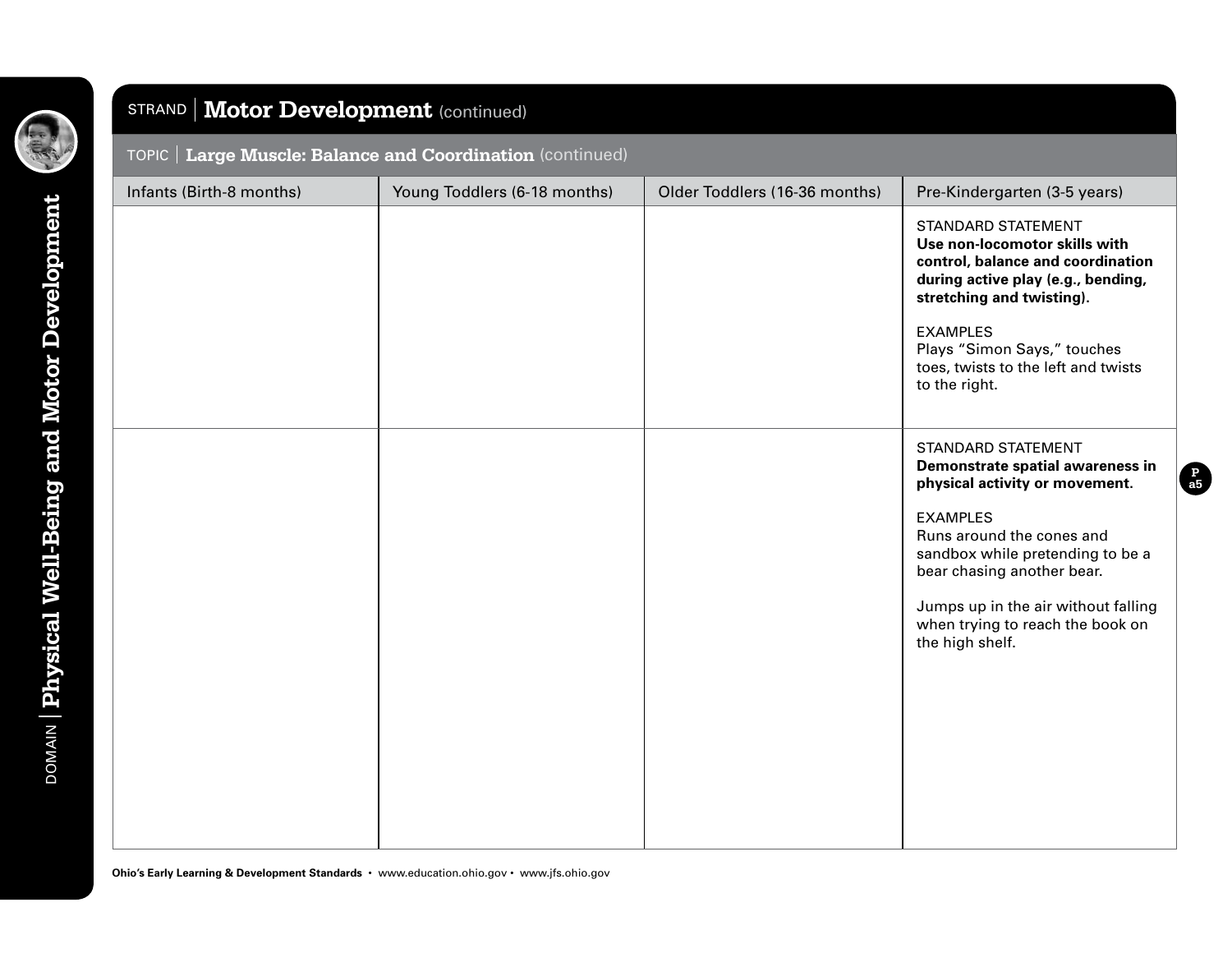

# STRAND | Motor Development (continued)

| TOPIC   Small Muscle: Touch, Grasp, Reach, Manipulate                                                                                                                                                                                                                                                                                                                                  |                                                                                                                                                                                                                                                                                  |                                                                                                                                                                                                                                                                                                                                                                        |                                                                                                                                                                                                                                                                                                                                                   |
|----------------------------------------------------------------------------------------------------------------------------------------------------------------------------------------------------------------------------------------------------------------------------------------------------------------------------------------------------------------------------------------|----------------------------------------------------------------------------------------------------------------------------------------------------------------------------------------------------------------------------------------------------------------------------------|------------------------------------------------------------------------------------------------------------------------------------------------------------------------------------------------------------------------------------------------------------------------------------------------------------------------------------------------------------------------|---------------------------------------------------------------------------------------------------------------------------------------------------------------------------------------------------------------------------------------------------------------------------------------------------------------------------------------------------|
| Infants (Birth-8 months)                                                                                                                                                                                                                                                                                                                                                               | Young Toddlers (6-18 months)                                                                                                                                                                                                                                                     | Older Toddlers (16-36 months)                                                                                                                                                                                                                                                                                                                                          | Pre-Kindergarten (3-5 years)                                                                                                                                                                                                                                                                                                                      |
| <b>STANDARD STATEMENT</b><br>Transfer a toy from one hand to<br>another by reaching, grasping<br>and releasing.<br><b>EXAMPLES</b><br>Grabs a preferred shaker toy,<br>shakes it, brings toy to mouth<br>then tosses it down to reach for<br>a new toy.<br>While holding a small toy in one<br>hand, reaches for another toy<br>with free hand.<br>Bangs objects on floor during play. | <b>STANDARD STATEMENT</b><br>Use both hands together to<br>accomplish a task.<br><b>EXAMPLES</b><br>Turns the pages of a board book.<br>Fills and dumps buckets at the<br>sensory table.<br>Scribbles with a fat crayon on a<br>large piece of paper using a full<br>hand grasp. | <b>STANDARD STATEMENT</b><br>Coordinate the use of arms, hands<br>and fingers to accomplish tasks.<br><b>EXAMPLES</b><br>Uses a spoon to scoop up food<br>and bring it to mouth, with<br>some spillage.<br>Strings a large wooden bead onto<br>a shoelace.<br>Makes snips in a piece of paper<br>with child-sized scissors.<br>Unbuttons a large button<br>on sweater. | <b>STANDARD STATEMENT</b><br>Coordinate the use of hands,<br>fingers and wrists to manipulate<br>objects and perform tasks requiring<br>precise movements.<br><b>EXAMPLES</b><br>Strings beads to make a necklace.<br>Zips, snaps, buttons and<br>dresses self.                                                                                   |
|                                                                                                                                                                                                                                                                                                                                                                                        |                                                                                                                                                                                                                                                                                  |                                                                                                                                                                                                                                                                                                                                                                        | <b>STANDARD STATEMENT</b><br>Use classroom and household<br>tools independently with eye-hand<br>coordination to carry out activities.<br><b>EXAMPLES</b><br>Uses fork and spoon to eat.<br>Uses scissors to cut shapes to place<br>on a card for his mother.<br>Uses pencil to make a drawing of<br>recognizable shapes to hang on<br>his cubby. |

**P a6**

**Ohio's Early Learning & Development Standards** • www.education.ohio.gov • www.jfs.ohio.gov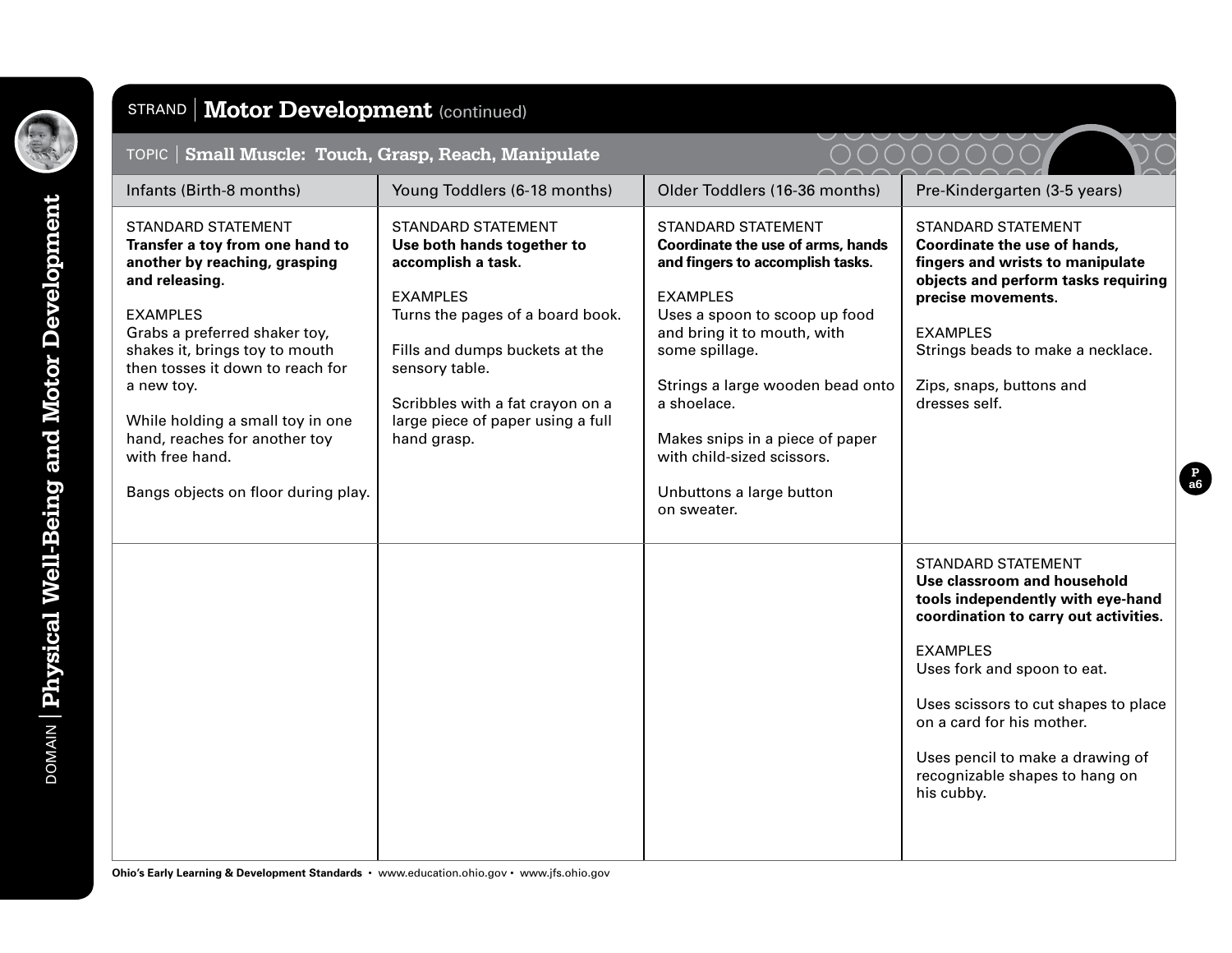

# STRAND | Motor Development (continued)

| <b>TOPIC   Oral-Motor</b>                                                                                                                                                                                                                                                                |                                                                                                                                                                                                                                                                                                                  |                                                                                                                                                                                                                                                                                     | ( ) ( )                                                                                                                                                                                                                                                                                                                                                                                                                                    |
|------------------------------------------------------------------------------------------------------------------------------------------------------------------------------------------------------------------------------------------------------------------------------------------|------------------------------------------------------------------------------------------------------------------------------------------------------------------------------------------------------------------------------------------------------------------------------------------------------------------|-------------------------------------------------------------------------------------------------------------------------------------------------------------------------------------------------------------------------------------------------------------------------------------|--------------------------------------------------------------------------------------------------------------------------------------------------------------------------------------------------------------------------------------------------------------------------------------------------------------------------------------------------------------------------------------------------------------------------------------------|
| Infants (Birth-8 months)                                                                                                                                                                                                                                                                 | Young Toddlers (6-18 months)                                                                                                                                                                                                                                                                                     | Older Toddlers (16-36 months)                                                                                                                                                                                                                                                       | Pre-Kindergarten (3-5 years)                                                                                                                                                                                                                                                                                                                                                                                                               |
| <b>STANDARD STATEMENT</b><br>Use mouth and tongue to<br>explore objects.<br><b>EXAMPLES</b><br>Explores the texture of objects<br>with lips and tongue while playing<br>with toys.                                                                                                       | <b>STANDARD STATEMENT</b><br>Take and chew small bites/pieces<br>of finger food.<br><b>EXAMPLES</b><br>Chews small pieces of finger food<br>with a variety of textures such as<br>crackers, bits of cheese and chunks<br>of banana.<br>Bites a biscuit or chews on a toy.<br>Takes a bite from a piece of bread. | <b>STANDARD STATEMENT</b><br>Take bites from whole<br>foods, coordinate chewing<br>and swallowing.<br><b>EXAMPLES</b><br>Takes bites of and chews apples,<br>broccoli, chicken and other foods<br>presented at lunch.<br>Drinks from a cup without a lid<br>with a little spilling. | <b>STANDARD STATEMENT</b><br><b>Demonstrate increasingly complex</b><br>oral-motor skills such as drinking<br>through a straw, blowing bubbles<br>or repeating a tongue-twister.<br><b>EXAMPLES</b><br>Drinks from an open cup, usually<br>without spilling.<br>Drinks a milkshake through a straw.<br>Blows out Birthday candles.<br>Attempts tongue twisters such<br>as "Peter Piper."<br>Speaks clearly with some<br>mispronunciations. |
| <b>STANDARD STATEMENT</b><br>Open mouth to wait for food<br>to enter and use upper lip to<br>clean food off spoon during<br>spoon feeding.<br><b>EXAMPLES</b><br>Takes infant cereal, or pureed<br>fruit or vegetable from spoon<br>with lips and coordinates<br>swallowing of the food. |                                                                                                                                                                                                                                                                                                                  |                                                                                                                                                                                                                                                                                     |                                                                                                                                                                                                                                                                                                                                                                                                                                            |

**P a7**

**Ohio's Early Learning & Development Standards** • www.education.ohio.gov • www.jfs.ohio.gov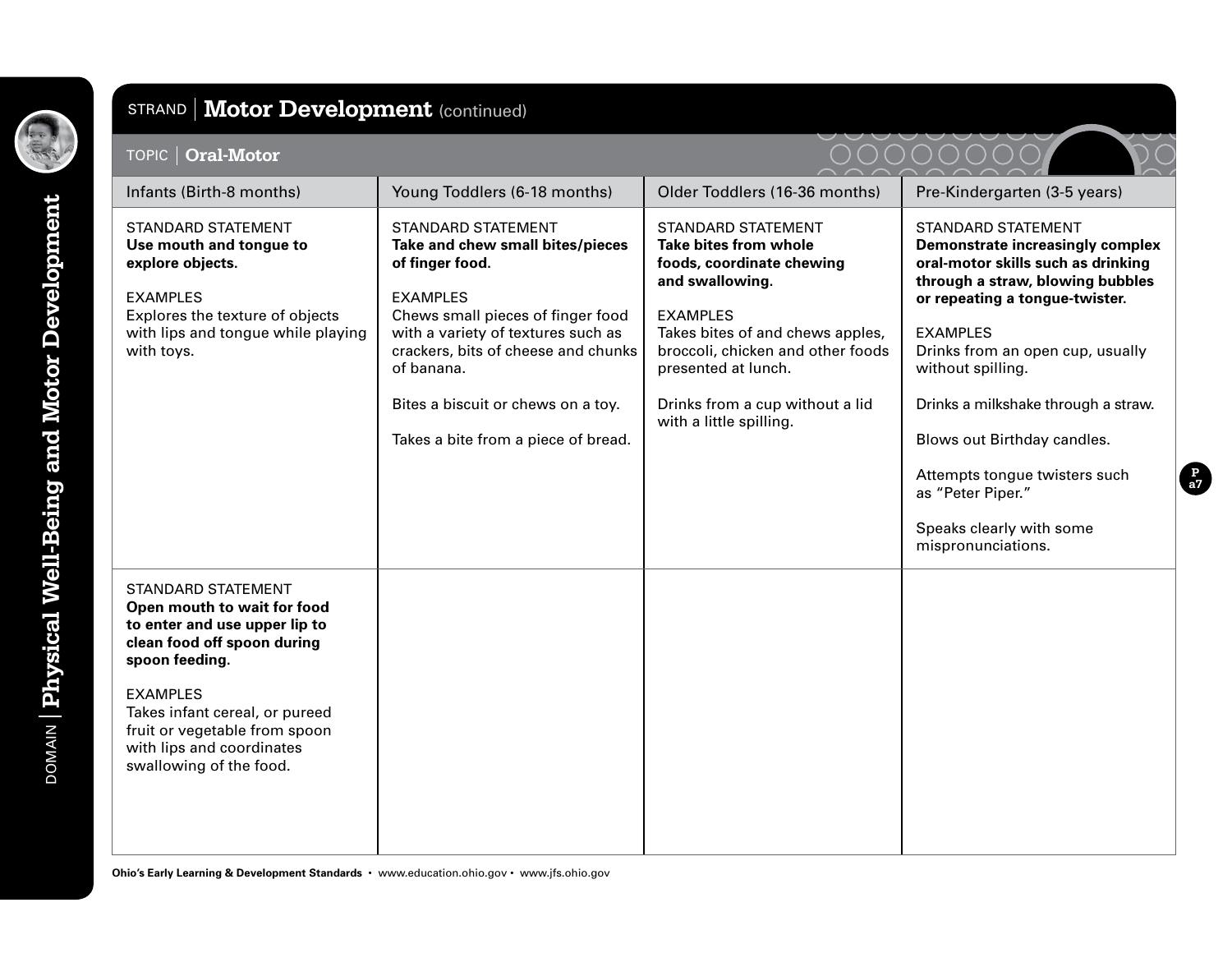

#### STRAND **Motor Development** (continued)

#### TOPIC **Sensory-Motor** Infants (Birth-8 months) Young Toddlers (6-18 months) Older Toddlers (16-36 months) Pre-Kindergarten (3-5 years) STANDARD STATEMENT **Use senses and movement to explore immediate surroundings.** EXAMPLES Follows a toy moved from one side to another. Holds a steady gaze on an adult's face. Stares at bright colors or patterns of a mobile on the crib. Mouths objects. Turns head toward sounds. STANDARD STATEMENT **Coordinate senses with movement.** EXAMPLES Participates in games involving pointing, grasping, tossing, and placing. Recognizes a change in depth when approaching stairs or the edge of bed. Reaches for interesting objects. Hears and responds to familiar voices and to sounds in the environment. STANDARD STATEMENT **Use sensory information to guide movement to accomplish tasks.** EXAMPLES Eager to look at and draw pictures. Completes simple puzzles. Listens to and participates in movement activities. Hears and follows directions. STANDARD STATEMENT **Regulate reactions to external sensory stimuli in order to focus on complex tasks or activities.** EXAMPLES Carries a cup of water to the table without spilling. Builds complex block structure adjusting the blocks to balance. Participates in activities requiring distance vision (e.g., catching/ tossing games, recognizes familiar adults and children from across the room, etc.). Participates in activities requiring close-up vision (e.g., draws, sorts small objects, looks at books, etc.).

**Ohio's Early Learning & Development Standards** • www.education.ohio.gov • www.jfs.ohio.gov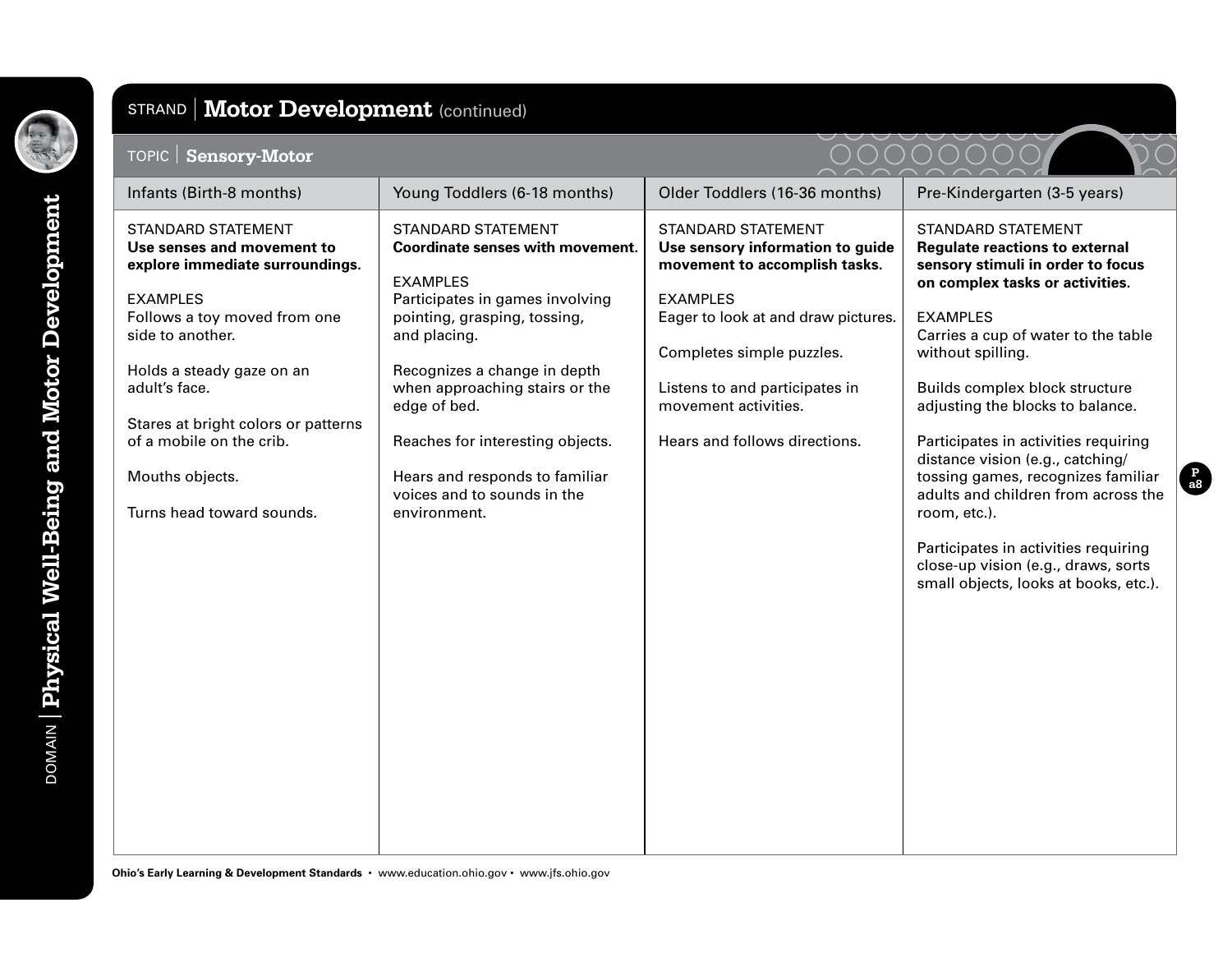

DOMAIN **Physical Well-Being and Motor Development**

# STRAND **Physical Well-Being**

#### TOPIC **Body Awareness**



| Infants (Birth-8 months)                                                | Young Toddlers (6-18 months)                                                                             | Older Toddlers (16-36 months)                                                                                                                                                                                                                                    | Pre-Kindergarten (3-5 years)                                                                                                                                                                                                                  |
|-------------------------------------------------------------------------|----------------------------------------------------------------------------------------------------------|------------------------------------------------------------------------------------------------------------------------------------------------------------------------------------------------------------------------------------------------------------------|-----------------------------------------------------------------------------------------------------------------------------------------------------------------------------------------------------------------------------------------------|
| <b>STANDARD STATEMENT</b><br>Show awareness of own body.                | STANDARD STATEMENT<br>Point to basic body parts<br>when asked.                                           | STANDARD STATEMENT<br>Name, point to and move body<br>parts when asked.                                                                                                                                                                                          | <b>STANDARD STATEMENT</b><br>Identify and describe the function<br>of body parts.                                                                                                                                                             |
| <b>EXAMPLES</b><br>Sucks on toes, hands and fingers.<br>Looks at hands. | <b>EXAMPLES</b><br>Points to eyes, nose, etc.<br>when asked.<br>Points to the doll's nose<br>when asked. | <b>EXAMPLES</b><br>Moves appropriate body parts<br>when playing "Simon Says."<br>Responds when asked, "Can you<br>wiggle your fingers? Can you<br>touch your toes?"<br>Participates in movement songs<br>and games such as "Head,<br>Shoulders, Knees and Toes." | <b>EXAMPLES</b><br>Identifies many body parts such<br>as knees, elbows, shoulders, neck,<br>fingers.<br>Tells a friend, "My muscles make<br>me strong."<br>States, "I see with my eyes," "I<br>hear with my ears," "I smell with<br>my nose." |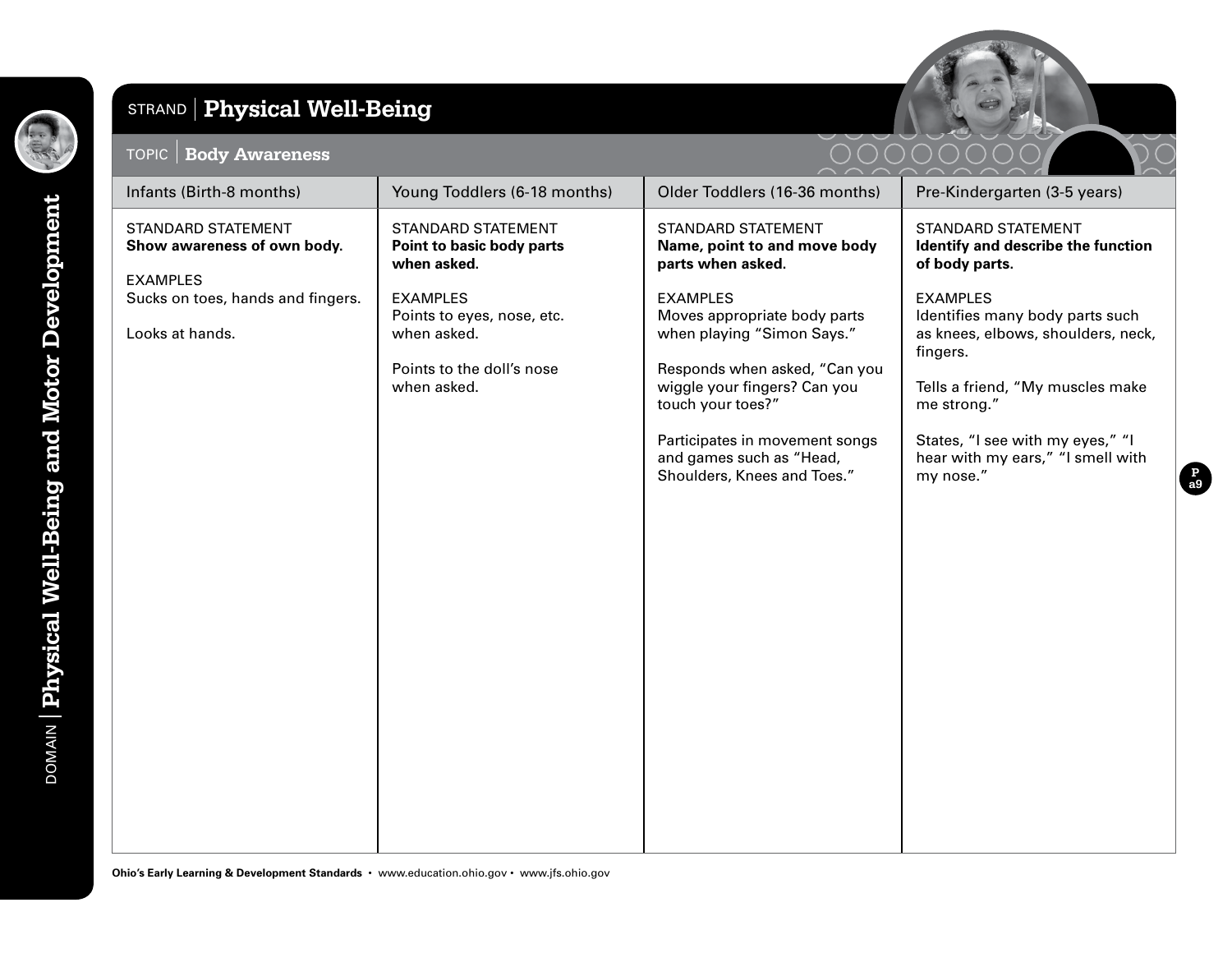

| <b>Physical Activity</b><br>TOPIC                                                                                                                                                               |                                                                                                                                                                                                                                         |                                                                                                                                                                                                                                                                                                                                                          |                                                                                                                                                                                                                                                                                                                                                     |
|-------------------------------------------------------------------------------------------------------------------------------------------------------------------------------------------------|-----------------------------------------------------------------------------------------------------------------------------------------------------------------------------------------------------------------------------------------|----------------------------------------------------------------------------------------------------------------------------------------------------------------------------------------------------------------------------------------------------------------------------------------------------------------------------------------------------------|-----------------------------------------------------------------------------------------------------------------------------------------------------------------------------------------------------------------------------------------------------------------------------------------------------------------------------------------------------|
| Infants (Birth-8 months)                                                                                                                                                                        | Young Toddlers (6-18 months)                                                                                                                                                                                                            | Older Toddlers (16-36 months)                                                                                                                                                                                                                                                                                                                            | Pre-Kindergarten (3-5 years)                                                                                                                                                                                                                                                                                                                        |
| <b>STANDARD STATEMENT</b><br>Interact with adults in physical<br>activities.<br><b>EXAMPLES</b><br>Plays peek-a-boo.<br>Reaches for a toy.<br>Kicks legs and moves arms while<br>lying on back. | <b>STANDARD STATEMENT</b><br>Using simple movement skills,<br>participate in active physical play.<br><b>EXAMPLES</b><br>Crawls on and climbs over and<br>under a small climber.<br>Throws ball and then crawls to<br>pick up the ball. | <b>STANDARD STATEMENT</b><br>Participate in active physical<br>play and structured activities<br>requiring spontaneous and<br>instructed body movements.<br><b>EXAMPLES</b><br>Moves body parts during the<br>"Five Little Ducks" song.<br>Jumps, and turns around when<br>dancing to the music.<br>Runs outside to get to be the first<br>on the slide. | <b>STANDARD STATEMENT</b><br>Participate in structured and<br>unstructured active physical play<br>exhibiting strength and stamina.<br><b>EXAMPLES</b><br>Climbs on the jungle gym and<br>states that he can go higher than he<br>did yesterday.<br>Runs and stops during playing a<br>game of "Red Light, Green Light."                            |
|                                                                                                                                                                                                 |                                                                                                                                                                                                                                         |                                                                                                                                                                                                                                                                                                                                                          | <b>STANDARD STATEMENT</b><br>Demonstrate basic understanding<br>that physical activity helps the<br>body grow and be healthy.<br><b>EXAMPLES</b><br>Makes statements like, "Running<br>fast makes my legs strong," or,<br>"I feel good when I run, jump and<br>play with my friends."<br>While jumping rope comments,<br>"I am exercising my body." |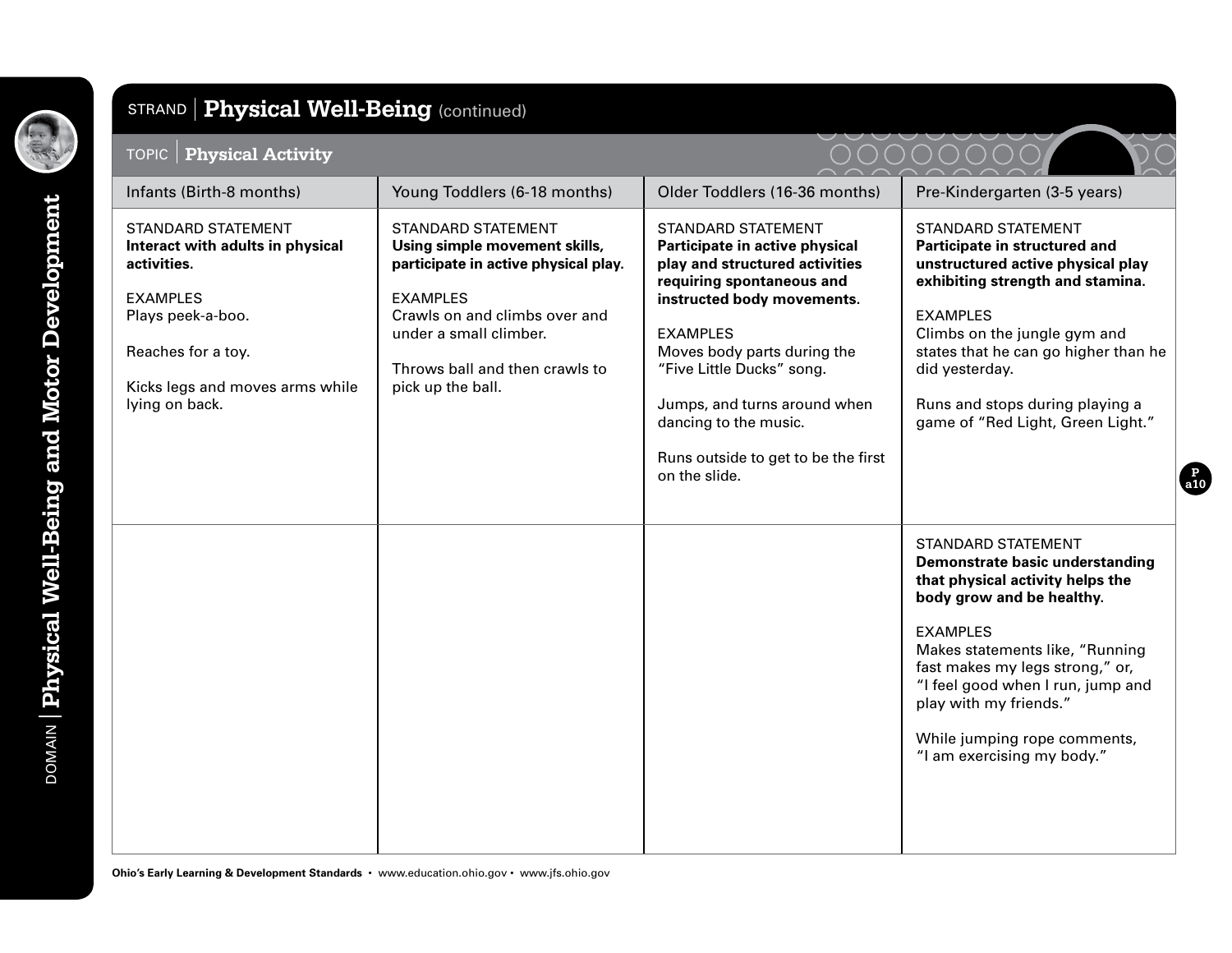

| <b>TOPIC</b>   <b>Nutrition</b>                                                                                                                                                                                                                                                  |                                                                                                                                                                                                       |                                                                                                                                                                                                                                                                                                                 |                                                                                                                                                                                                                                                                                                             |
|----------------------------------------------------------------------------------------------------------------------------------------------------------------------------------------------------------------------------------------------------------------------------------|-------------------------------------------------------------------------------------------------------------------------------------------------------------------------------------------------------|-----------------------------------------------------------------------------------------------------------------------------------------------------------------------------------------------------------------------------------------------------------------------------------------------------------------|-------------------------------------------------------------------------------------------------------------------------------------------------------------------------------------------------------------------------------------------------------------------------------------------------------------|
| Infants (Birth-8 months)                                                                                                                                                                                                                                                         | Young Toddlers (6-18 months)                                                                                                                                                                          | Older Toddlers (16-36 months)                                                                                                                                                                                                                                                                                   | Pre-Kindergarten (3-5 years)                                                                                                                                                                                                                                                                                |
| <b>STANDARD STATEMENT</b><br>Express when hungry or full.<br><b>EXAMPLES</b><br>Watches bottle or food being<br>prepared and/or reaches for bottle<br>or food when presented.<br>Eagerly accepts bottle or soft<br>foods when hungry and turns<br>head or pushes away when full. | <b>STANDARD STATEMENT</b><br>Follow a regular eating routine.<br><b>EXAMPLES</b><br>Climbs into toddler seat<br>anticipating snack time.<br>During lunch, asks for more<br>bananas when still hungry. | <b>STANDARD STATEMENT</b><br>Make simple food choices,<br>have food preferences and<br>demonstrate willingness to try<br>new foods.<br><b>EXAMPLES</b><br>Helps pick and later tastes green<br>beans from the garden.<br>Prefers peaches and pumpkin<br>bread one week then turkey and<br>cheese the next week. | <b>STANDARD STATEMENT</b><br>Demonstrate basic understanding<br>that eating a variety of foods helps<br>the body grow and be healthy.<br><b>EXAMPLES</b><br>Explains why the body needs food,<br>"To make my body grow."<br>Pretends to fix a meal in dramatic<br>play, "Do you want carrots or<br>grapes?" |
|                                                                                                                                                                                                                                                                                  |                                                                                                                                                                                                       |                                                                                                                                                                                                                                                                                                                 | <b>STANDARD STATEMENT</b><br>Distinguish nutritious from non-<br>nutritious foods.<br><b>EXAMPLES</b><br>Says, "Vegetables are good for you<br>and candy is not!"<br>Creates a "My Plate" with pictures<br>of nutritious foods.<br>Sorts pictures into groups of<br>healthy and non-healthy foods.          |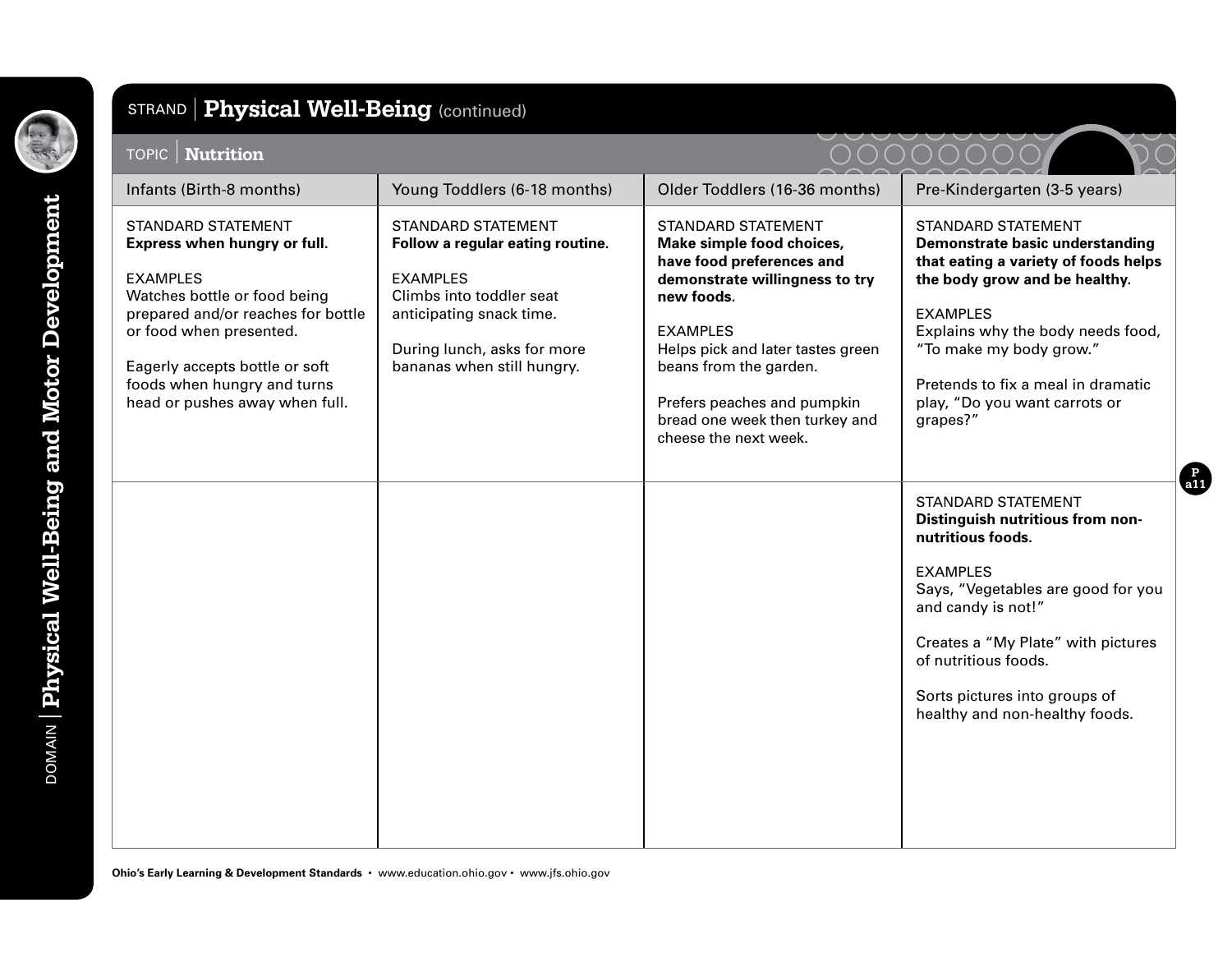

| TOPIC   Self-Help                                                                                                                                                                            |                                                                                                                                                                                                                     |                                                                                                                                                                                                 |                                                                                                                                                                                                                                                      |
|----------------------------------------------------------------------------------------------------------------------------------------------------------------------------------------------|---------------------------------------------------------------------------------------------------------------------------------------------------------------------------------------------------------------------|-------------------------------------------------------------------------------------------------------------------------------------------------------------------------------------------------|------------------------------------------------------------------------------------------------------------------------------------------------------------------------------------------------------------------------------------------------------|
| Infants (Birth-8 months)                                                                                                                                                                     | Young Toddlers (6-18 months)                                                                                                                                                                                        | Older Toddlers (16-36 months)                                                                                                                                                                   | Pre-Kindergarten (3-5 years)                                                                                                                                                                                                                         |
| <b>STANDARD STATEMENT</b><br><b>Demonstrate emerging</b><br>participation in dressing.<br><b>EXAMPLES</b><br>Straightens or extends arm when<br>hand is placed in sleeve during<br>dressing. | <b>STANDARD STATEMENT</b><br>With adult assistance, participate<br>in personal care tasks (e.g., hand-<br>washing, dressing, etc.).<br><b>EXAMPLES</b><br>Uses soap and rubs hands<br>together during hand-washing. | <b>STANDARD STATEMENT</b><br>With modeling and support,<br>complete personal care tasks<br>(e.g., hand-washing, dressing,<br>toileting, etc.).<br><b>EXAMPLES</b><br>Washes hands with soap and | <b>STANDARD STATEMENT</b><br>Independently complete personal<br>care tasks (e.g., toileting, teeth-<br>brushing, hand-washing, dressing<br>$etc.$ ).<br><b>EXAMPLES</b><br>Brushes teeth, rinses mouth and                                           |
|                                                                                                                                                                                              | Gets clothing items or diapers<br>when asked.<br>Extends foot when adult is ready<br>to put shoes on; may attempt to<br>put on own shoes.                                                                           | water at the sink before snack.<br>Actively participates in choosing<br>clothing to wear.<br>Expresses preferences for<br>clothing items.<br>Undresses completely<br>without help.              | puts toothbrush away.<br>Uses the toilet, flushes,<br>washes hands.<br>Dresses with clothing right side<br>out and correct side forward.<br>Puts shoes on correct feet.                                                                              |
|                                                                                                                                                                                              |                                                                                                                                                                                                                     |                                                                                                                                                                                                 | <b>STANDARD STATEMENT</b><br>Follow basic health practices.<br><b>EXAMPLES</b><br>Puts dirty things such as tissues<br>and towels in trash.<br>Washes hands after using tissue.<br>Covers mouths with elbow or sleeve<br>when sneezing and coughing. |

**Ohio's Early Learning & Development Standards** • www.education.ohio.gov • www.jfs.ohio.gov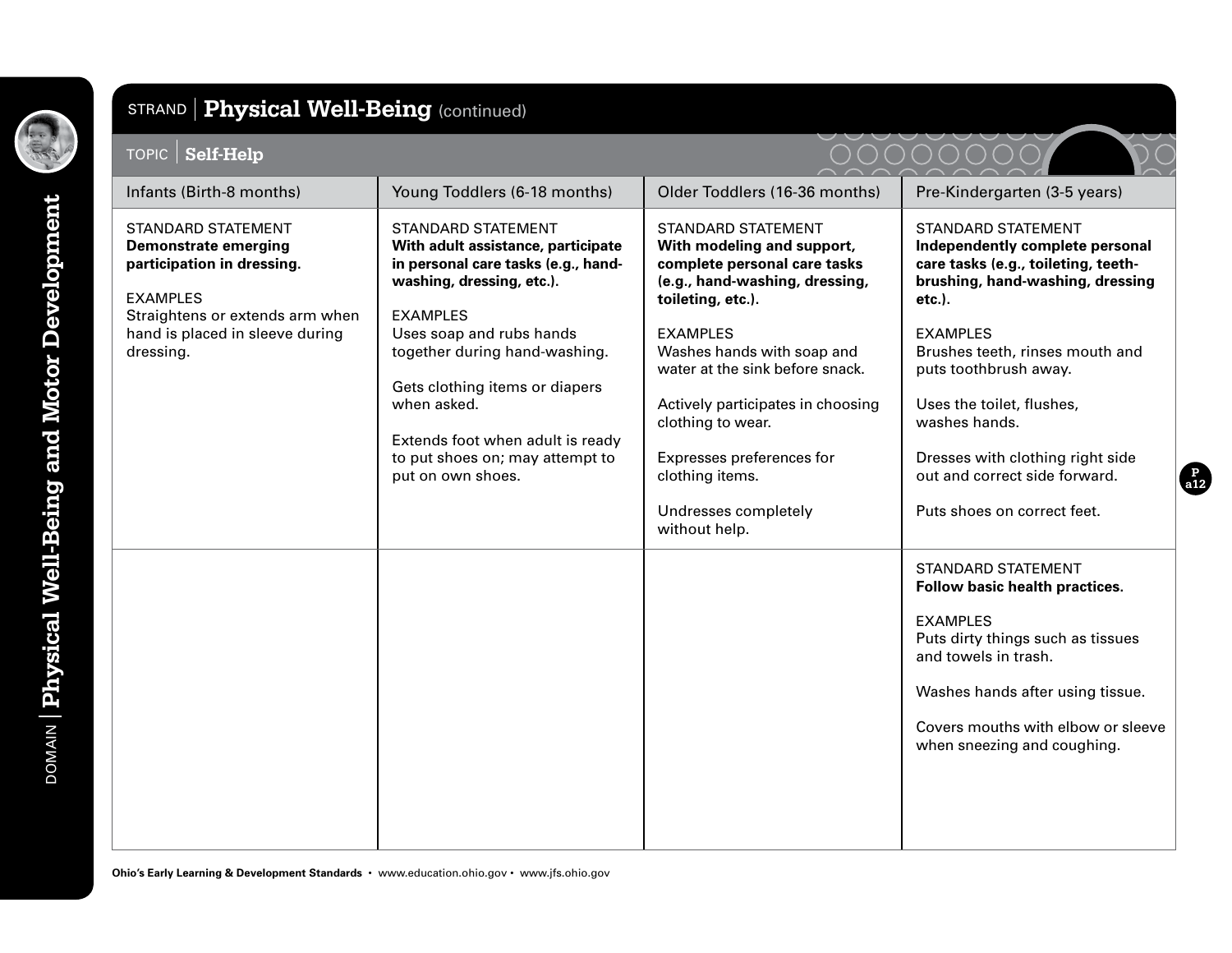

# TOPIC **Safety Practices** STRAND **Physical Well-Being** (continued)

| Infants (Birth-8 months) | Young Toddlers (6-18 months)                                                                                                                                                                                                                                                                                   | Older Toddlers (16-36 months)                                                                                                                                                                                                                                                              | Pre-Kindergarten (3-5 years)                                                                                                                                                                                                                                                                                  |
|--------------------------|----------------------------------------------------------------------------------------------------------------------------------------------------------------------------------------------------------------------------------------------------------------------------------------------------------------|--------------------------------------------------------------------------------------------------------------------------------------------------------------------------------------------------------------------------------------------------------------------------------------------|---------------------------------------------------------------------------------------------------------------------------------------------------------------------------------------------------------------------------------------------------------------------------------------------------------------|
|                          | <b>STANDARD STATEMENT</b><br>Follow adult intervention and<br>guidance regarding safety.<br><b>EXAMPLES</b><br>Sometimes stops doing a behavior<br>when adult says, "No."<br>Stops putting non-food items in<br>mouth when asked.<br>Holds caregiver's hand when<br>crossing street.<br>Climbs into car seats. | <b>STANDARD STATEMENT</b><br>Cooperate and/or stop a<br>behavior in response to a<br>direction regarding safety.<br><b>EXAMPLES</b><br>Follows rule, with reminder, to<br>walk in the classroom, even<br>when excited.<br>Wears helmet when riding a<br>wheeled toy, with help from adult. | <b>STANDARD STATEMENT</b><br>With modeling and support,<br>identify and follow basic<br>safety rules.<br><b>EXAMPLES</b><br>Tells friend not to run in<br>the restroom.<br>With occasional adult prompting,<br>goes feet first down the slide.<br>Requests to hold an adult hand<br>when crossing the street. |
|                          |                                                                                                                                                                                                                                                                                                                | <b>STANDARD STATEMENT</b><br>Use adults as resources when<br>needing help in potentially<br>unsafe or dangerous situations.<br><b>EXAMPLES</b><br>Calls an adult for help when a<br>glass falls and is broken.<br>Asks for help jumping down<br>from a climber.                            | <b>STANDARD STATEMENT</b><br>Identify ways adults help to keep<br>us safe.<br><b>EXAMPLES</b><br>Identifies role of police officer.<br>Gives examples of what a<br>firefighter may tell a child to do<br>if they smelled smoke.                                                                               |

**P a13**

 $\sum$ 

00000000